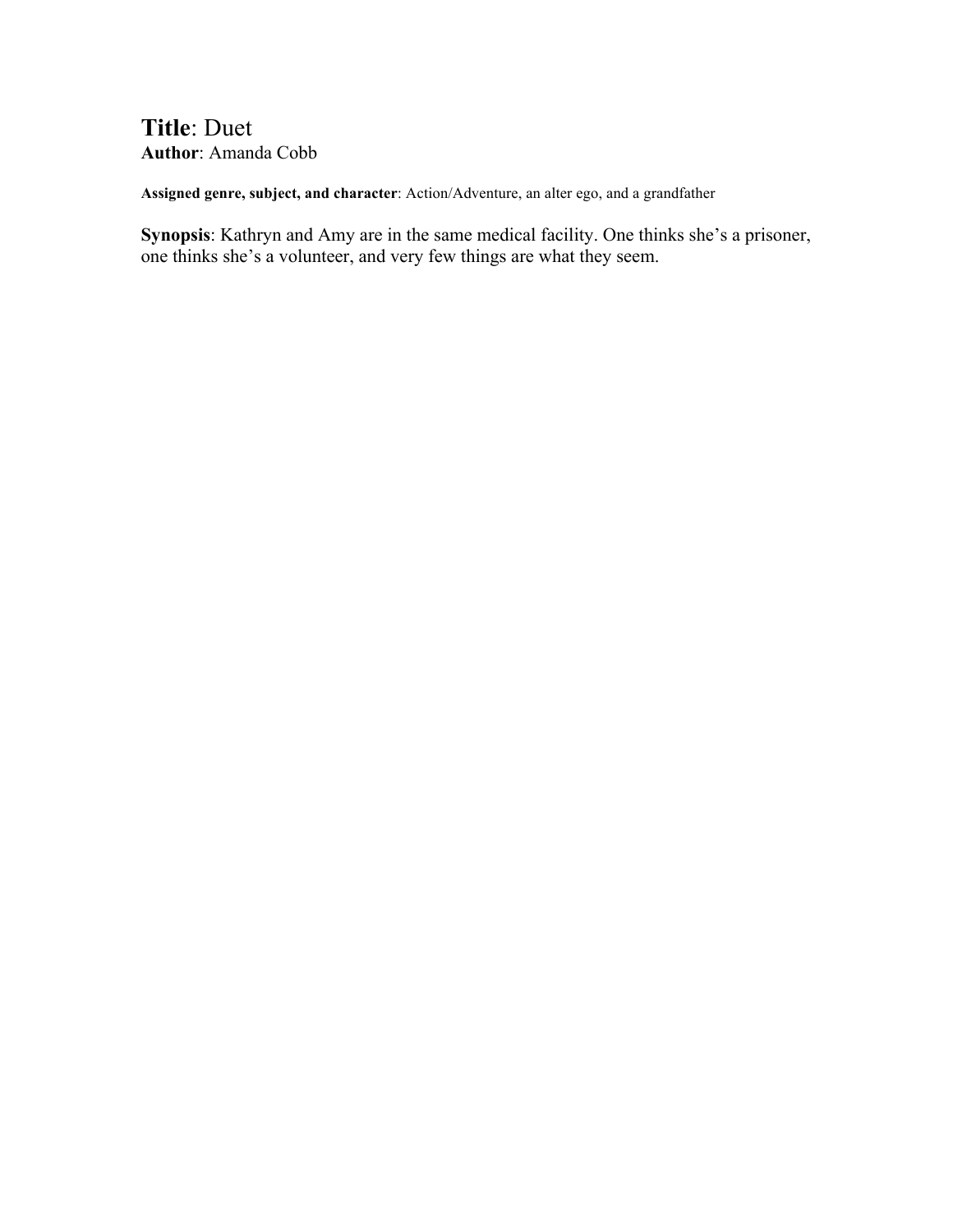Kathryn tracked the receding footsteps, the door closing. She kept her breathing slow and steady, and counted to 100. Cautiously, she opened her eyes. She was alone. Relief swept through her. She hadn't been sure this wasn't yet another trick, another test. Dr. Hilliard was especially fond of those.

She surveyed the room, cataloguing every small detail. Nothing new had been added that she could see. Good. They likely hadn't had time to replace the cameras she'd smashed earlier. She hadn't slept since then, despite what they thought. There was no lost time to account for, either. She was herself and she finally had a chance.

Quietly, she shifted on the hospital bed and swung her legs over the side. Her bare feet hit the icy tile. No shoes could be a problem, depending what season it was outside. An image formed in her mind of her toes, black and blue with frostbite. She shook her head. *No choice, Kathryn. Concentrate on getting outside first.*

She pulled the IV needle free of her arm. The crease where she'd folded the line underneath her covers made it hang at an odd angle as it dangled free. She crept to the door. No window meant she'd be going out blind. *Deep breaths. One step at a time. Get into the hallway, find an exit.* She cracked the door open.

No one in sight. She opened it farther, sticking her head out. Safe both ways. The hallway was long and stark, and somehow darker than she expected. Her room had been clean and well lit, but the hallway seemed more at place in a military bunker than a hospital. The connection hardly surprised her. It stretched for ages both ways, but she thought she saw the red glow of an exit sign down the left branch.

One last look around and she slid fully into the hallway, closing the door silently behind her. Then she took off full speed, running on her toes so her bare feet didn't slap the concrete. Doors and doors she passed, identical to the one for her room. She wondered briefly if each one held someone like her inside. She couldn't help them anyway. *Get outside, Kathryn. The only way you can help anyone, including yourself, is to get outside.*

Halfway there she saw that it wasn't an exit sign, but a red light with a metal cage around it. There was also a keypad entry next to the door. Not an exit, then. She skidded to a halt, considering options. Go the other way? Explore one of the side corridors? There had been no signs for stairs or elevators. No signs of any kind, really. This was not any sort of normal hospital. She had just started to turn back the other way when the red light went off, and the door opened.

*He* stepped out. He wore the same white lab coat and dark frames as always, his grey hair sprinkled with white. She could feel the moment his gaze found her, icy blue daggers. She spun and raced the other way, taking the first side corridor she came across. She pounded past doorways, no longer caring if her feet slapped too loudly. She took another side passage, and another. Everything looked the same. It was a maze of identical doors and endless hallways.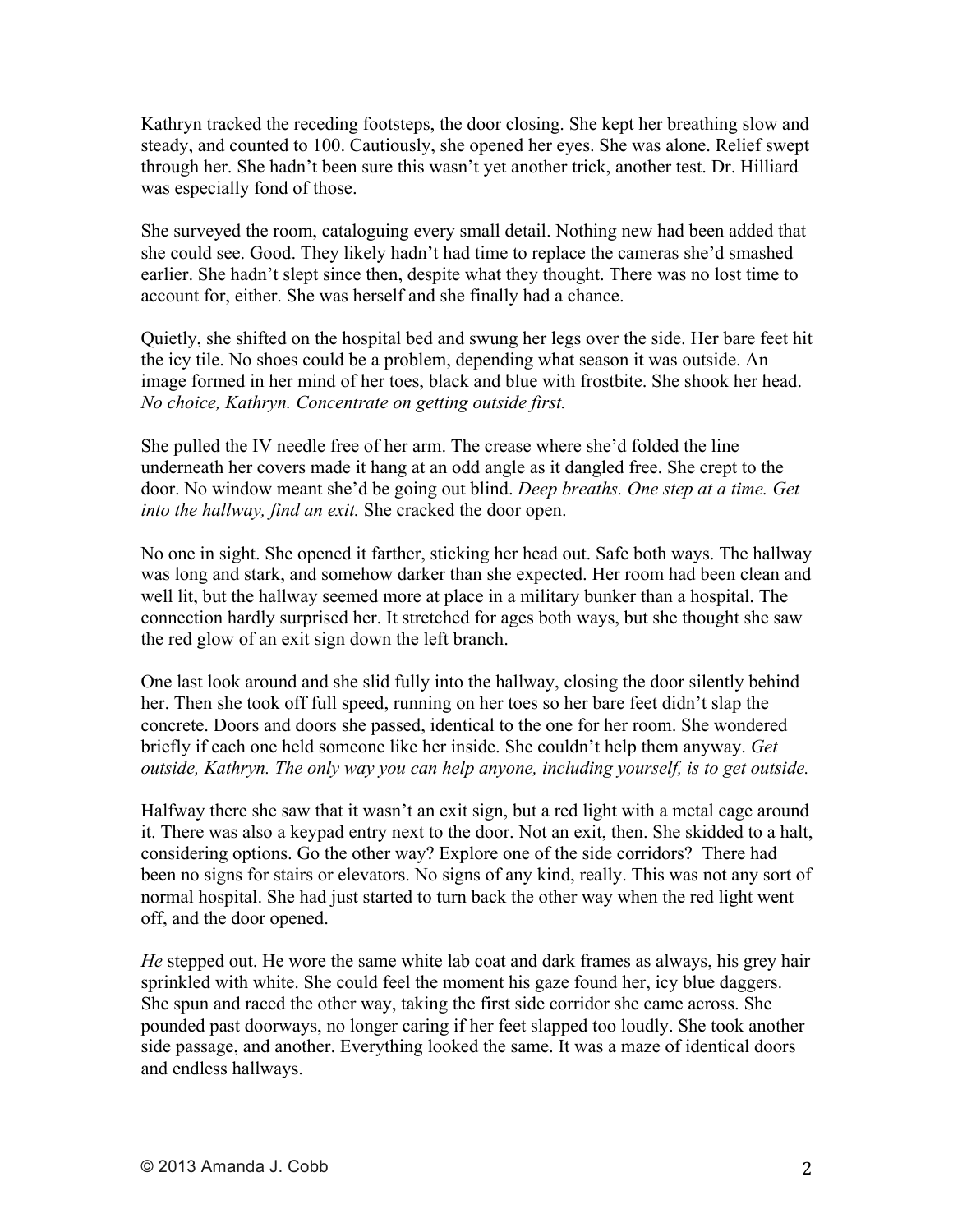Doors slammed somewhere behind her. Every way she turned, heavy footsteps seemed to get closer. And she was getting tired. Kathryn knew she'd been here months, maybe even a year or more. She'd hoped to slip out quietly enough that running wasn't necessary. She'd hoped that if it *was* necessary, her body would back her up despite the neglect it'd been through. Both hopes now seemed naive.

And then, up ahead, was a door with white block letters: EXIT. She let out a hysterical, unbelieving laugh. She still had a chance. A small one, with pursuit so close, but a chance al the same. But maybe this door let out somewhere public, somewhere with other people she could ask for help. Or maybe there'd be a car, or a phone. Or something! *One step at a time.* She just had to make it through that door. She was so close.

Something hit the back of her neck with a sharp pain. She stumbled and fell, skidding across the floor. She fetched up against the wall, hard. Dazed and out of breath, her fingers felt along the base of her skull. A dart. She yanked it out and started crawling towards the door. Her knees were scraped from the fall, but it didn't hurt as it should. She could feel her hands and feet going numb, see things going blurry around the edges. Her head drooped.

The heavy footsteps caught up. Two burly orderlies lifted her roughly by her armpits. One of them had a dart gun hanging on his belt. She tried to struggle, but her body only twitched. A pair of shiny black shoes came to a stop in front of her. She managed to roll her head just enough. There he was, in all his pristine menace. She glared, hoping he saw the rage and hate in her gaze, wishing she could wound him physically with it.

"Oh, Kathryn." Dr. Hilliard tsked. "What are we to do with you? You know you're not well." He addressed his henchmen. "Take her back to her room. Search it, replace the cameras, and then put a guard on the door."

They started dragging her back down the hall, past him. He put a hand out and they stopped. He leaned in close to her ear.

"You know the most delicious part? If you had simply turned right instead of left from your room, it would've led straight here. You likely would've made it." He grinned at her, nothing friendly about it. "Such a bad run of luck you've had, my dear."

He stepped out of the way and the orderlies resumed hauling her back to her cell. Despairing, she gave in to the creeping blackness.

Amy opened her eyes to soft morning sunlight. It felt warm on her skin, even through the thick glass that obscured the view. She was lucky to have a window, she knew. Other girls in the hospital had inside rooms, no windows at all. One of the girls had told her. So she soaked in the sunlight for all of them.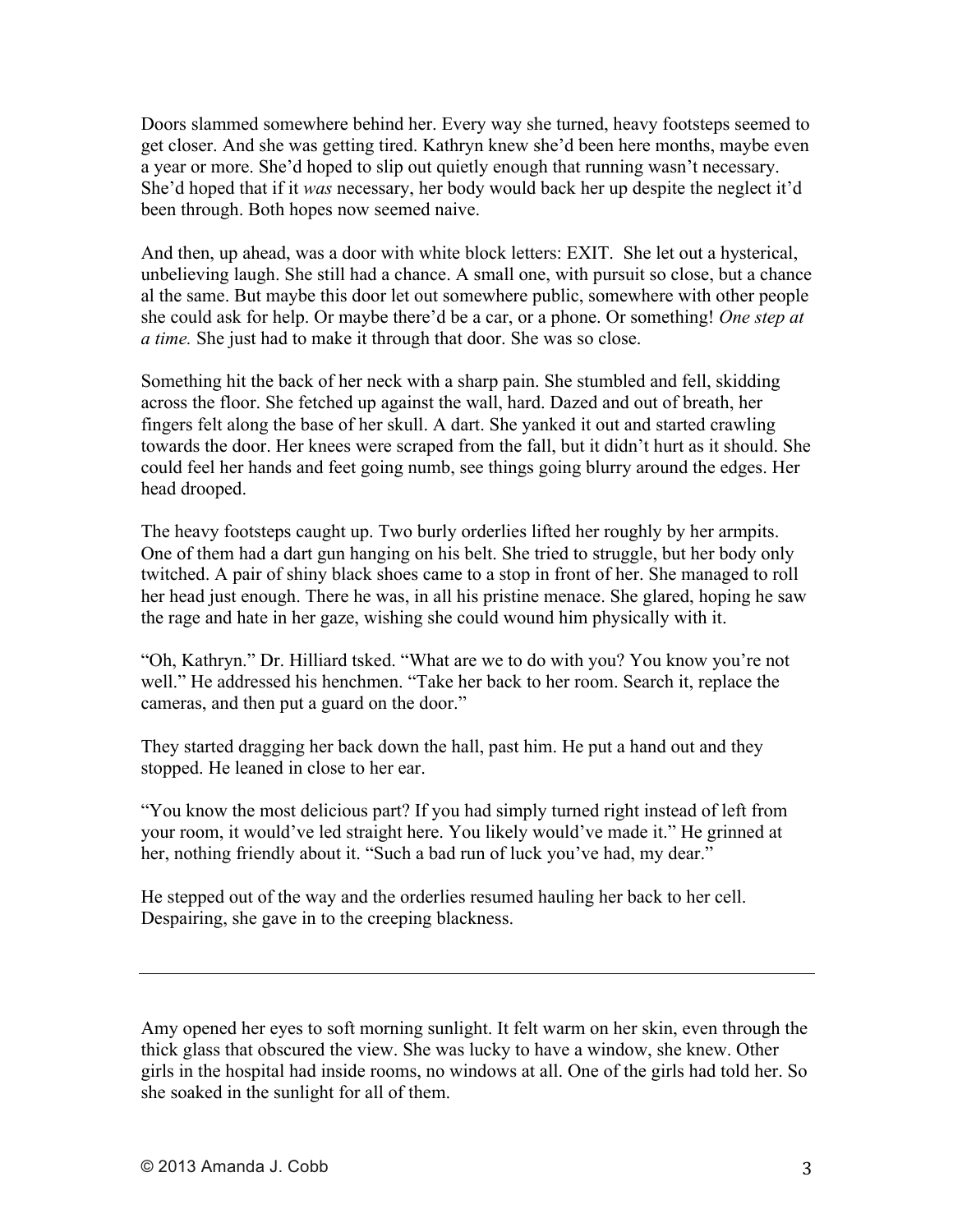A light snore broke her reverie. She turned her head to see her grandfather asleep in the chair. Rumpled sweater and salt-and-pepper hair, with the slight smell of sweet pipe smoke – that was her Papi. She smiled. He could fall asleep anywhere, it didn't matter how uncomfortable it was. He said it was a habit from his Army days – grab sleep wherever and however you can. She thought probably he just really liked to nap in his old age.

She shifted to sit up more, and his eyes popped open. He saw she was awake and immediately came over to the bed. He might be older, but he was still reasonably spry.

"My dear! How are you feeling? You've been out for quite awhile." His voice was both relieved and concerned.

Amy's brow furrowed. It didn't seem like she'd been asleep that long. "I feel fine. Why? How long did I sleep?"

"Sleep! My dear girl, you suffered another seizure three days ago, and have been unconscious since. The doctors weren't sure when you would wake up." He studied her face closely, all paternal concern. "They tell me it was a fierce one. You fell out of bed before the nurses got here, scraped up your knees and elbows pretty bad. They don't hurt?"

She moved her limbs a bit. They were a bit sore, now that she thought about it. Her neck seemed stiff, too, but if she'd been unconscious for three days that was no surprise. "I am a little sore, but nothing too bad. Nothing a hot bath won't fix. Can you ask one of the nurses to help me with it when you leave?"

"Of course we can arrange that sweetheart, whatever you need. But I'm not leaving yet. You just woke up! I need to make sure my granddaughter is ok. They were supposed to be making you better, not worse. I should fire the lot." He was smiling, but it was stubborn around the edges. She sighed. He took his duty as her last living family member very seriously, sometimes to his own detriment.

"Papi, I really feel fine. I must have just had a bad reaction to the last test batch. We'll tell the doctors, and they'll try something else, and eventually we'll have a cure for this. You know I'm fine with this arrangement, I agreed to it." She took his hand in hers. "We knew there would be some side effects to endure while they zeroed in on the right combination. I can handle it, really."

He patted her hand. "You are one of the strongest, bravest young women I've ever known." He actually had tears welling in his big blue eyes. That was her Papi in a nutshell: pride and worry in excess.

"You know I couldn't do this without you." She squeezed his hand. "And *I* know that you are going to get in trouble if you don't get to work. It has to be almost 9. You need to get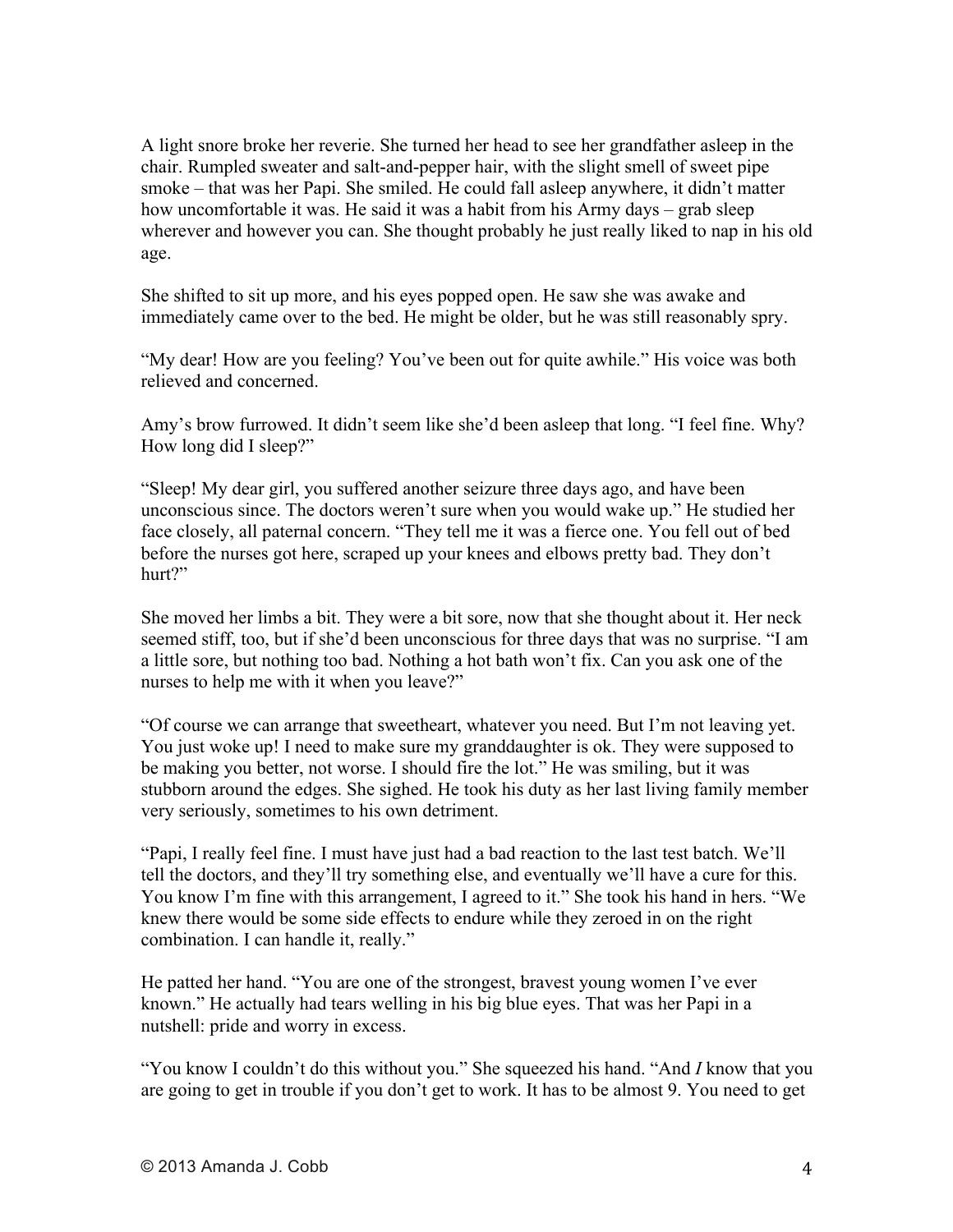going. I'll be fine. You know I don't do anything but take baths and sleep all day. It's like a very relaxing spa, really." She grinned at him.

He laughed and leaned in to kiss her forehead. "Very well, I won't hover over you like an old worrywart. I will have a word with the doctors before I leave though, and make sure a nurse comes in to help you with your bath." He gathered up his coat. "I'll be back after work. Anything you'd like me to pick up for you while I'm out?"

Amy considered. "Do you think you could pick up some flowers? Just a few simple bouquets, cheery flowers. I wanted to give something bright to the other girls since they don't get windows."

He came back to the side of her bed, brushing up against her IV drip. "Other girls? I wasn't aware you had made friends with anyone here."

"I haven't really, just this one girl." She yawned. "Kathryn. She's so unhappy. Her doctor is mean to her."

"Oh? Not one of your doctors, I hope. I'd hate to think a doctor was mistreating you." Papi's voice sounded a bit sharp. He was going into overprotective mode again.

"No, I haven't met him. A Dr. Hilliard or something. I don't know if he's really mean or she's just sad because she has no sunshine and no family to visit her." She yawned again, and her eyes drifted closed. "I think I'll take a nap before that bath, Papi."

"Of course, dear. Whatever you want. I'll be back later, with those flowers. Sleep well."

She smiled her thanks as the door closed behind him. But she couldn't shake the feeling that there was something wrong about his black patent leather shoes.

His assistant Linda waited for him in the hallway. He peeled off the repulsive sweater, handing it to her in exchange for his lab coat. He took his glasses out of the chest pocket and put them on, sighing in relief. Now he was himself again.

"How did it go today, sir?" asked Linda.

He took the clipboard from her and started briskly down the hallway. She followed. "She's Amy today, as we predicted, but there's been an unusual and interesting development. It seems that some memories and feelings from her native personality are bleeding over into the induced one." He stopped and turned to her, energized. "Do you know, she actually asked me to buy flowers for Kathryn!"

Linda was suitably shocked. "No!"